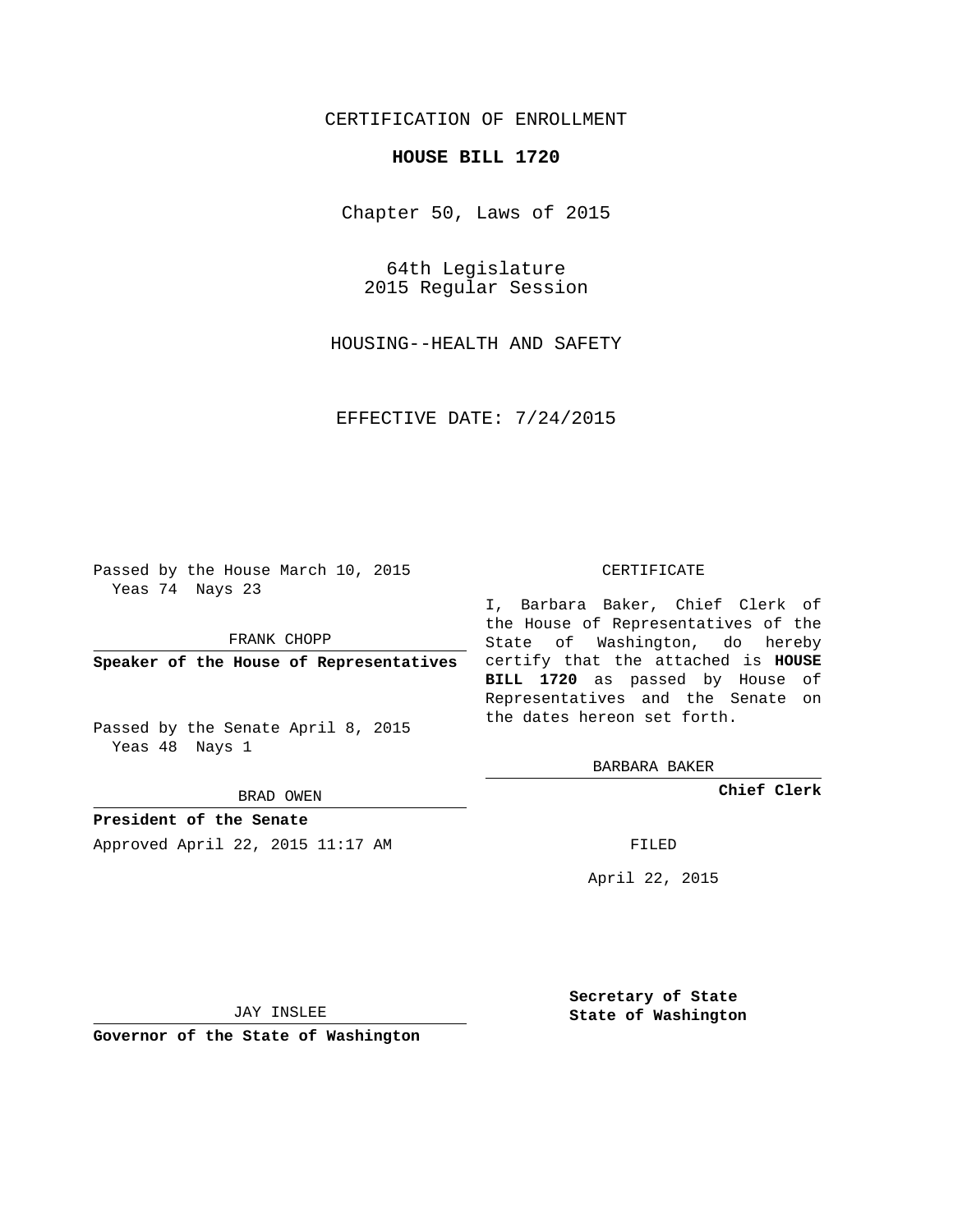### **HOUSE BILL 1720**

Passed Legislature - 2015 Regular Session

## **State of Washington 64th Legislature 2015 Regular Session**

**By** Representatives Robinson, Peterson, Stanford, Riccelli, Gregerson, Senn, Appleton, Ortiz-Self, Tarleton, Jinkins, and Santos

Read first time 01/27/15. Referred to Committee on Community Development, Housing & Tribal Affairs.

 AN ACT Relating to healthy housing; and amending RCW 70.164.010, 70.164.020, and 70.164.040.2

BE IT ENACTED BY THE LEGISLATURE OF THE STATE OF WASHINGTON:

 **Sec. 1.** RCW 70.164.010 and 2010 c 287 s 1 are each amended to 5 read as follows:

 (1) The legislature finds and declares that weatherization of the residences of low-income households will help conserve energy resources in this state and can reduce the need to obtain energy from more costly conventional energy resources. The legislature also finds that while many efforts have been made by the federal government and by the state, including its cities, counties, and utilities, to increase both the habitability and the energy efficiency of residential structures within the state, stronger coordination of these efforts will result in even greater energy efficiencies, increased cost savings to the state's residents in the form of lower utility bills, improvements in health and safety, lower greenhouse gas emissions and associated climate impacts, as well as increased employment for the state's workforce. The legislature further finds that there is emerging scientific evidence linking residents' health outcomes such as asthma, lead poisoning, and unintentional injuries to substandard housing.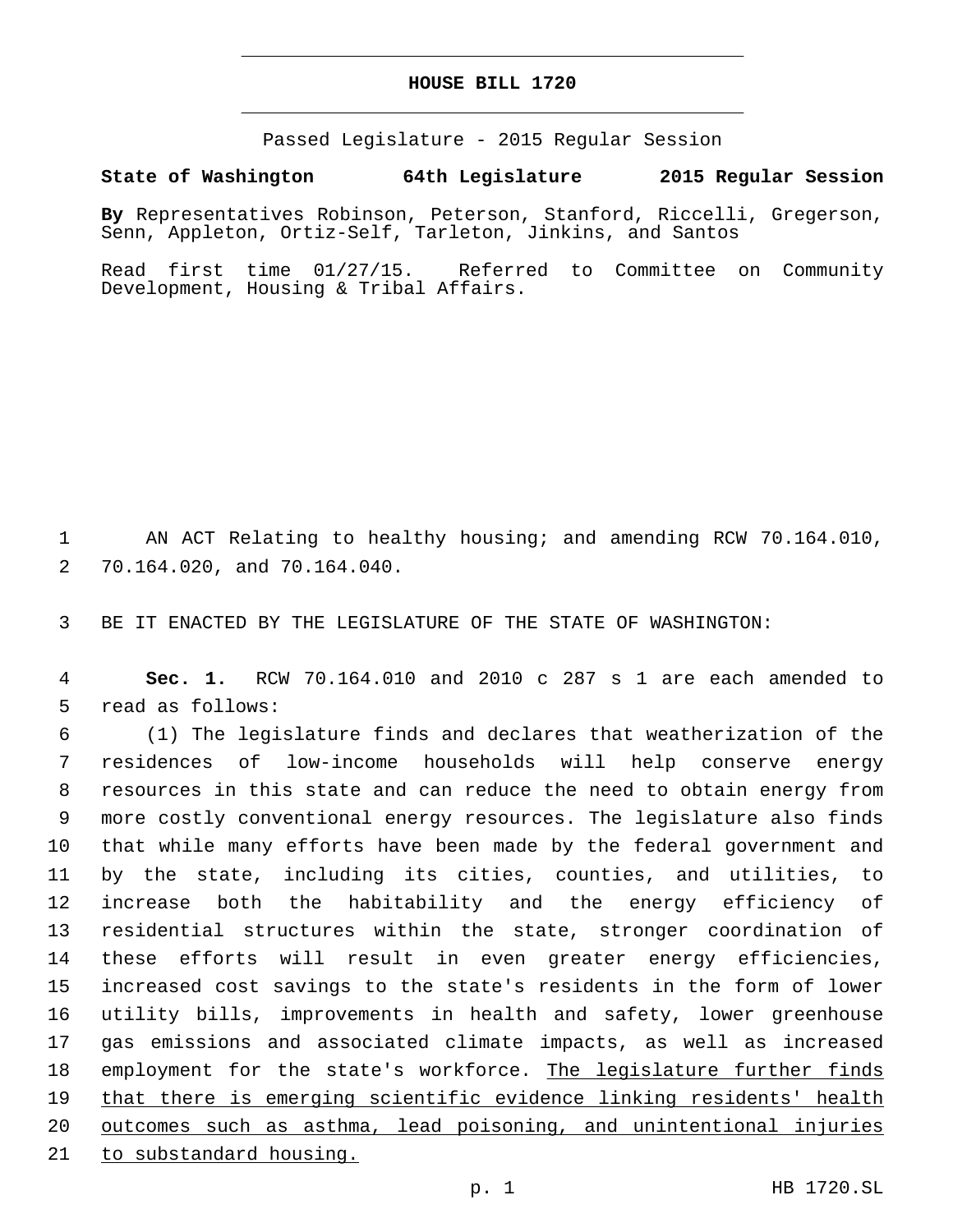(2) Therefore, it is the intent of the legislature that state funds be dedicated to weatherization and energy efficiency activities as well as the moderate to significant repair and rehabilitation of residential structures that are required as a necessary antecedent to those activities. It is also the intent of the legislature that the department prioritize weatherization, energy efficiency activities, and structural repair of residential structures to facilitate the expeditious allocation of funds from federal energy efficiency programs including, but not limited to, the weatherization assistance program, the weatherization plus health initiative, the energy efficiency and conservation block grant program, residential energy efficiency components of the state energy program, and the retrofit ramp-up program for energy efficiency projects. The legislature further intends to allocate future distributions of energy-related federal jobs stimulus funding to strengthen these programs, and to coordinate energy retrofit and rehabilitation improvements as authorized by chapter 287, Laws of 2010 to increase the number of structures qualifying for assistance under these multiple state and 19 federal energy efficiency programs.

 (3) The program implementing the policy of this chapter is necessary to support the poor and infirm and also to benefit the health, safety, and general welfare of all citizens of the state.

 **Sec. 2.** RCW 70.164.020 and 2010 c 287 s 2 are each amended to read as follows:24

 The definitions in this section apply throughout this chapter 26 unless the context clearly requires otherwise.

(1) "Department" means the department of commerce.

(2) "Direct outreach" means:28

 (a) The use of door-to-door contact, community events, and other methods of direct interaction with customers to inform them of energy 31 efficiency and weatherization opportunities; and

32 (b) The performance of energy audits.

 (3) "Energy audit" means an analysis of a dwelling unit to determine the need for cost-effective energy conservation measures as 35 determined by the department.

 (4) "Healthy housing improvements" means increasing the health and safety of a home by integrating energy efficiency activities and indoor environmental quality measures, consistent with the weatherization plus health initiative of the federal department of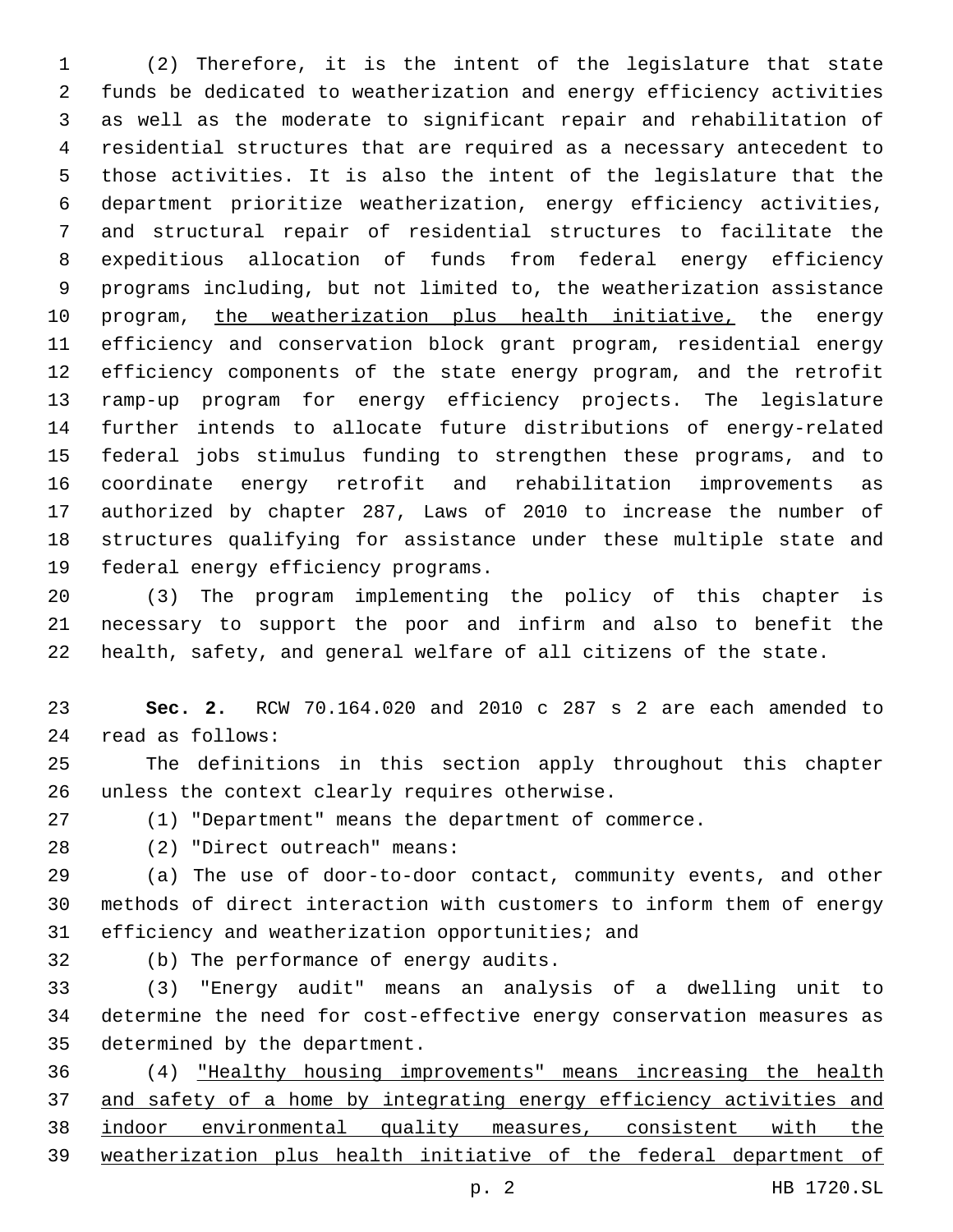energy and the healthy housing principles adopted by the federal 2 department of housing and urban development.

 (5) "Household" means an individual or group of individuals living in a dwelling unit as defined by the department.

 ( $(\overline{+5})$ )(6) "Low income" means household income as defined by the department, provided that the definition may not exceed eighty percent of median household income, adjusted for household size, for the county in which the dwelling unit to be weatherized is located.

 $((+6))$  (7) "Nonutility sponsor" means any sponsor other than a public service company, municipality, public utility district, mutual or cooperative, furnishing gas or electricity used to heat low-income 12 residences.

13 ( $(\overline{+7})$ )(8) "Residence" means a dwelling unit as defined by the 14 department.

 ( $(\frac{48}{})$ )(9) "Sponsor" means any entity that submits a proposal under RCW 70.164.040, including but not limited to any local community action agency, tribal nation, community service agency, or any other participating agency or any public service company, municipality, public utility district, mutual or cooperative, or any combination of such entities that jointly submits a proposal.

 $(1 + 9)$  ( $(10)$  "Sponsor match" means the share of the cost of 22 weatherization to be paid by the sponsor.

23 ( $(410)$ )(11) "Sustainable residential weatherization" or "weatherization" means activities that use funds administered by the department for one or more of the following: (a) Energy and resource conservation; (b) energy efficiency improvements; (c) repairs, indoor 27 air quality improvements, and health and safety improvements; and (d) client education. Funds administered by the department for activities authorized under this subsection may only be used for the preservation of a dwelling unit occupied by a low-income household and must, to the extent feasible, be used to support and advance 32 sustainable technologies.

 $((+11)) (12)$  "Weatherizing agency" means any approved department grantee, tribal nation, or any public service company, municipality, public utility district, mutual or cooperative, or other entity that bears the responsibility for ensuring the performance of weatherization of residences under this chapter and has been approved 38 by the department.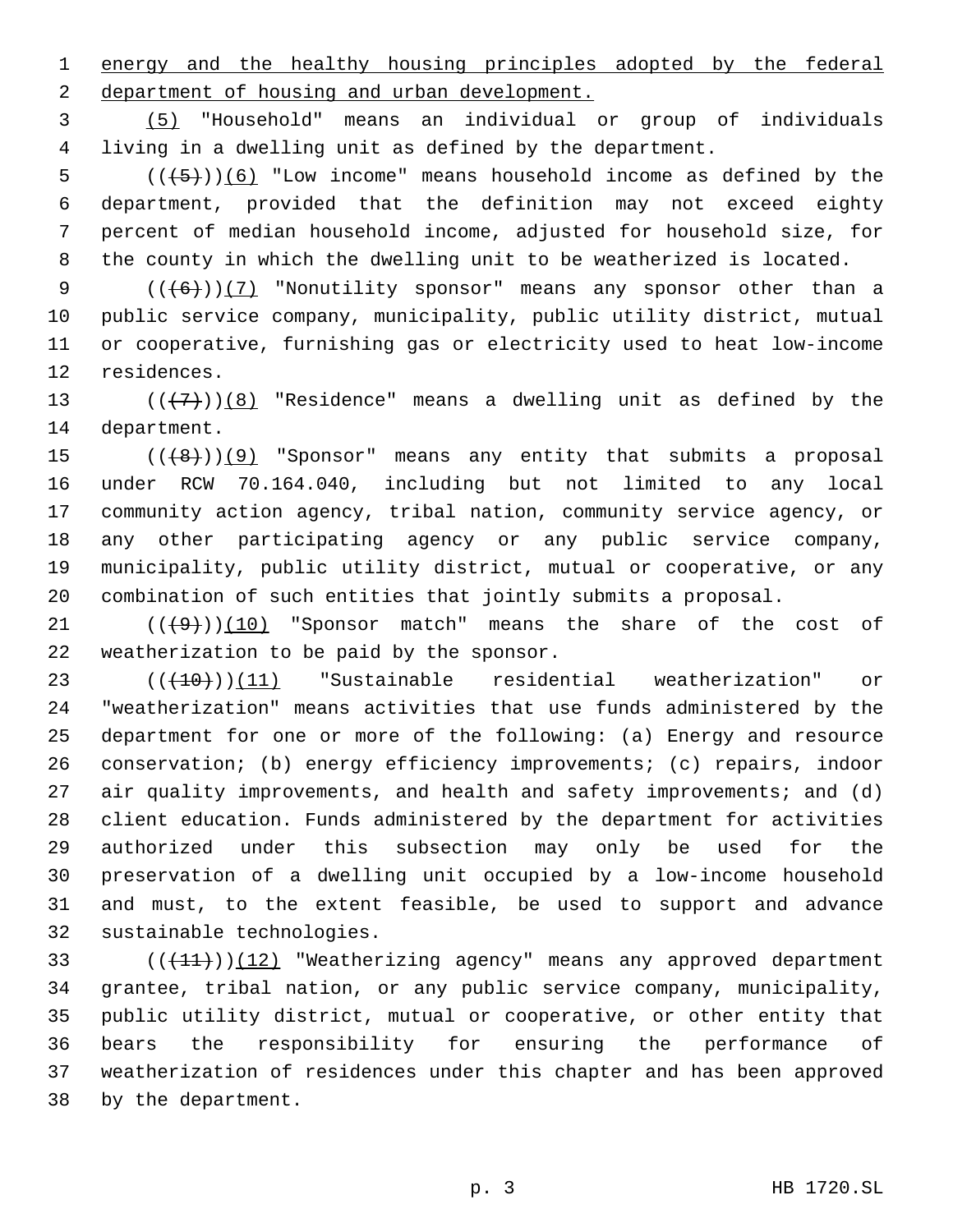**Sec. 3.** RCW 70.164.040 and 2010 c 287 s 4 are each amended to 2 read as follows:

 (1) The department shall solicit proposals for low-income weatherization programs from potential sponsors. A proposal shall state the amount of the sponsor match, the amount requested, the name of the weatherizing agency, and any other information required by the 7 department.

 (2)(a) A sponsor may use its own moneys, including corporate or ratepayer moneys, or moneys provided by landlords, charitable groups, government programs, the Bonneville power administration, or other 11 sources to pay the sponsor match.

 (b) Moneys provided by a sponsor pursuant to requirements in this section shall be in addition to and shall not supplant any funding for low-income weatherization that would otherwise have been provided by the sponsor or any other entity enumerated in (a) of this 16 subsection.

 (c) No proposal may require any contribution as a condition of weatherization from any household whose residence is weatherized 19 under the proposal.

 (d) Proposals shall provide that full levels of all cost- effective, structurally feasible, sustainable residential weatherization materials, measures, and practices, as determined by the department, shall be installed when a low-income residence is 24 weatherized.

 (3) Sponsors may propose to utilize grant awards and matching funds to make healthy housing improvements to homes undergoing weatherization.

28  $(4)(a)$  The department may in its discretion accept, accept in 29 part, or reject proposals submitted.

 (b) The department shall prioritize allocating funds from the 31 low-income weatherization and ((<del>[structural]</del>))structural 32 rehabilitation (( $\{\text{assistance}\}$ ))assistance account to projects that 33 maximize energy efficiency  $((and))_L$  extend the usable life of an affordable home, and improve the health and safety of its residents by: (i) Installing energy efficiency measures; and (ii) providing structural rehabilitation and repairs, so that funding from federal energy efficiency programs such as the weatherization assistance 38 program, the weatherization plus health initiative, the energy efficiency and conservation block grant program, residential energy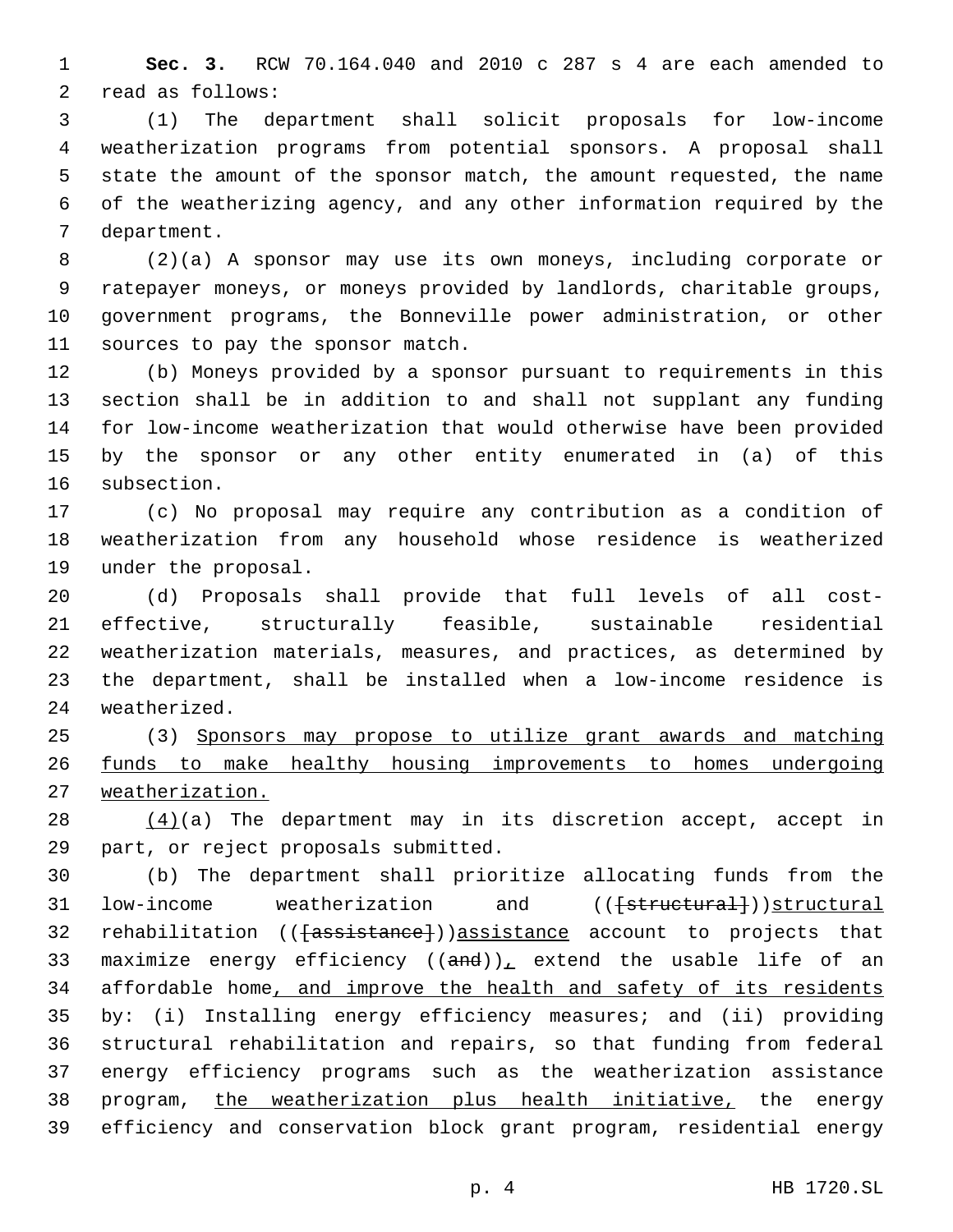efficiency components of the state energy program, and the retrofit ramp-up program is distributed expeditiously.2

 (c) When allocating funds from the low-income weatherization and (([structural]))structural rehabilitation (([assistance]))assistance account, the department shall, to the extent feasible, consider local and state benefits including pledged sponsor match, available energy efficiency, repair, and rehabilitation funds from other sources, the preservation of affordable housing, and balance of participation in proportion to population among low-income households for: (i) Geographic regions in the state; (ii) types of fuel used for heating, except that the department shall encourage the use of energy efficient sustainable technologies; (iii) owner-occupied and rental residences; and (iv) single-family and multifamily dwellings.

 (d) The department shall then allocate funds appropriated from the low-income weatherization and structural rehabilitation assistance account for energy efficiency and repair activities among 17 proposals accepted or accepted in part.

 (e) The department shall develop policies to ensure prudent, cost-effective investments are made in homes and buildings requiring energy efficiency, repair, and rehabilitation improvements that will 21 maximize energy savings  $((and))_L$  extend the life of a home, and 22 improve the health and safety of its residents.

 (f) The department shall give priority to the structural rehabilitation and weatherization of dwelling units occupied by low- income households with incomes at or below one hundred twenty-five percent of the federally established poverty level.

 (g) The department may allocate funds to a nonutility sponsor without requiring a sponsor match if the department determines that such an allocation is necessary to provide the greatest benefits to 30 low-income residents of the state.

 (h) The department shall require weatherizing agencies to employ individuals trained from workforce training and apprentice programs established under chapter 536, Laws of 2009 if these workers are available, pay prevailing wages under chapter 39.12 RCW, hire from the community in which the program is located, and create employment opportunities for veterans, members of the national guard, and low-37 income and disadvantaged populations.

38  $(((4)))(5)(a)$  A sponsor may elect to: (i) Pay a sponsor match as a lump sum at the time of structural rehabilitation or weatherization; or (ii) make yearly payments to the low-income